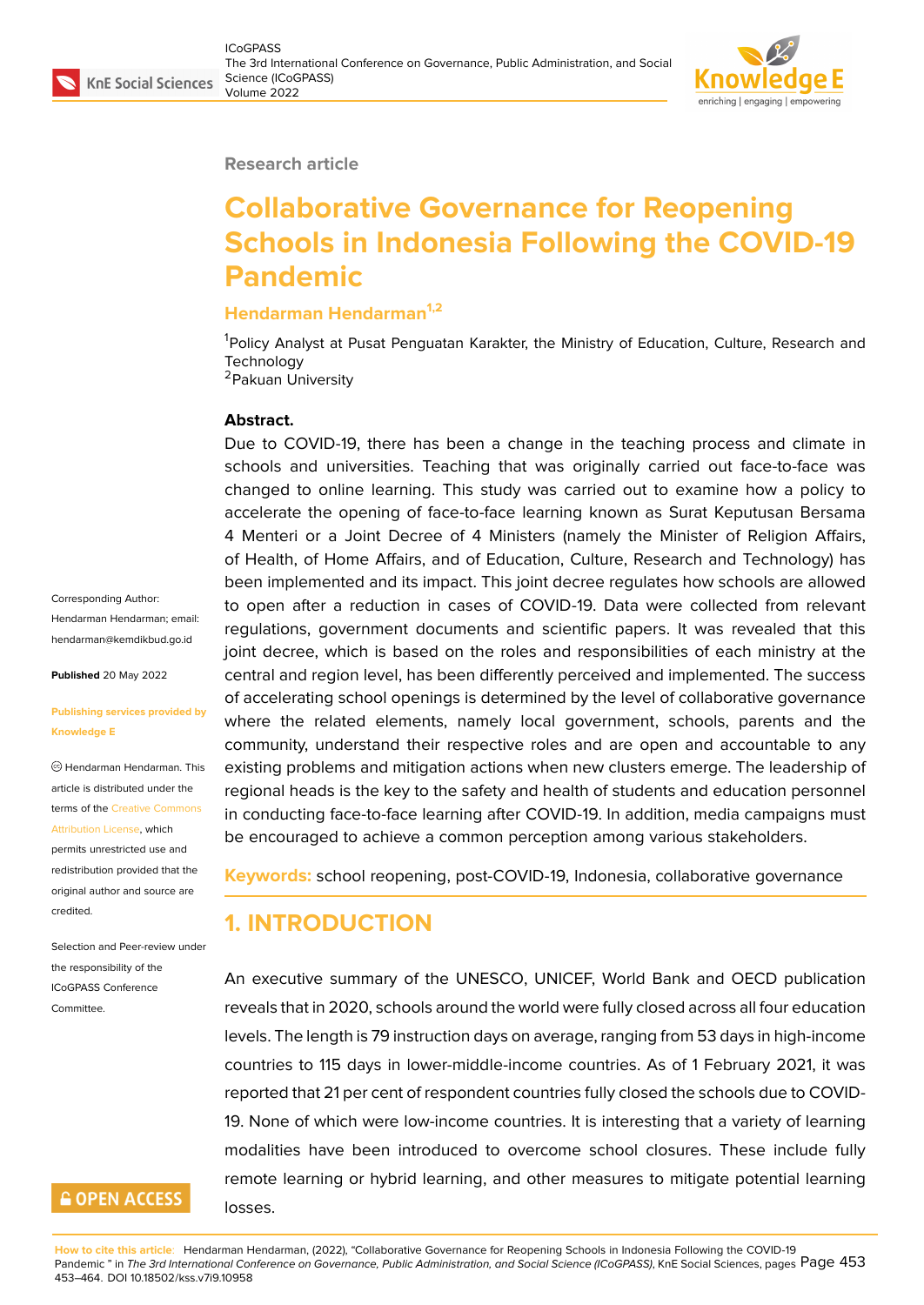The Indonesian government sets a strict policy in early April 2020, through a largescale social restriction to reduce the spread of COVID-19 as well as to limit people movement. The Ministry of Education and Culture issued the policies that learning from home or online mode is implemented, and Television of the Republic of Indonesia the so-called TVRI broadcasts everyday those educational modules at every level of education.

There are four countries in East Asia and the Pacific, including Indonesia, that have not yet implemented full face-to-face learning. Another 23 countries or around 85% of countries in this region, have done full face-to-face learning. Among these 23 countries are Vietnam, China, Cambodia, and Laos.[1]

It is therefore, the push for face-to-face learning or the so-called "Pembelajaran Tatap Muka (PTM)" becomes such a critical issue in Indonesia. This push actually was started a year ago through the issuance of a Join[t D](#page-10-0)ecree (SKB) of 4 Ministers or the so-called Surat Keputusan Bersama (SKB) 4 Menteri". The four ministers include the Minister of Religion Affairs (MORA), of Home Affairs (MOHA), of Health (MOH), of Education, Culture, Research and Technology (MECRT).

This joint Ministerial Decree has been revised three times since it was initially stipulated on July 15, 2020, the first was amended on August 7, 2020, was amended again in January 2021 and the last was in April 2021. Revisions were made with contextual and situational considerations. Initially, based on zones whereby green zone areas were given the opportunity to open schools. Although opened, PTM is not at once for all participants and levels.

This joint ministerial decree allows joint authority if confirmed cases of COVID-19 are found. The central government, regional governments, regional offices, regional office of ministry of religion, and school principals are required to handle cases and may temporarily suspend limited offline learning in schools.

The joint ministerial decree also regulates the right of parents/guardians to choose for their children to attend limited offline learning or continue to do learning from home. This means that schools cannot force students to participate in offline learning. Schools should provide online learning for students whose parents do not allow them to attend school.

More importantly, this joint ministerial decree reflects that reopening school post COVID-19 requires the active and collaborative participation of different ministries in decision-making process. This is due to the fact that the Ministry of Religious Affairs (MORA) is responsible for religious schools comprising Madrasah Ibtidaiyah (MI),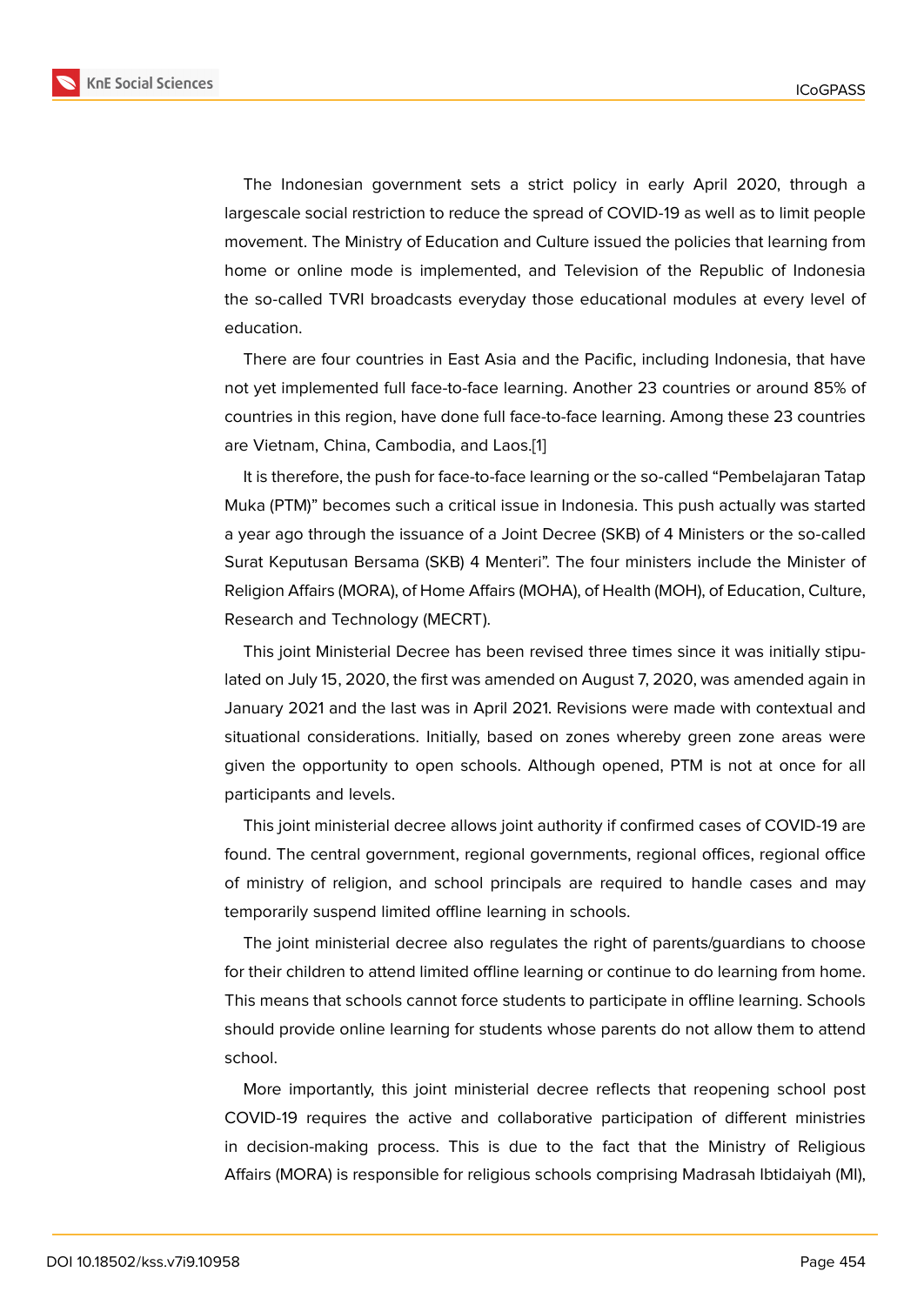Madrasah Tsanawiyah (MTs) and Madrasah Aliyah (MA) at the primary and secondary education level.

In this respect, it can be seen that the policy of joint ministerial decree employs the collaborative governance principle. Lynn, et al.[2] argue that governance broadly as regimes of laws, rules, judicial decisions, and administrative practices that constrain, prescribe, and enable the provision of publicly supported goods and services. In addition, the joint ministerial decree adopts the me[an](#page-10-1)ing of governance as simply means the process of decision-making. The process refers to implemented decisions or not implemented ones. With these arguments, then an analysis of governance focuses on the formal and informal actors. These two types of actors involved in decision-making and implementing the decisions made and the formal and informal structures which aim to arrive at and implement the decision.[3]

The study basically examines the policy effectiveness on the joint ministerial decree to push school reopening as this decree considered as collaborative governance in nature. There will be four research ques[tio](#page-10-2)ns of the study as follows:

- 1. What is the reason to accelerate the opening of offline learning?
- 2. Are there objections for school reopening post COVID-19?
- 3. How do policy makers consider previous research results to formulate school reopening policy post COVID-19?
- 4. How do related ministries distribute the roles and responsibilities at the central and regional levels?

### **2. METHODOLOGY**

This research will examine the proposed policy implementation on school reopening post-COVID19 as seen from collaborative governance paradigm. Collaborative in this research is meant how various stakeholders at central and local levels involve with each role and responsibility.

This research did not employ primary data due to the restriction to for society activity or the so-called PPKM (Pemberlakuan Pembatasan Kegiatan Masyarakat). Thus, secondary data and information were used and obtained from various government documents enacted by several ministries/agencies, research results and scientific papers, and publications from different donor agencies and research institutions as well communities. Sobal emphasizes that any data which have been collected for another purpose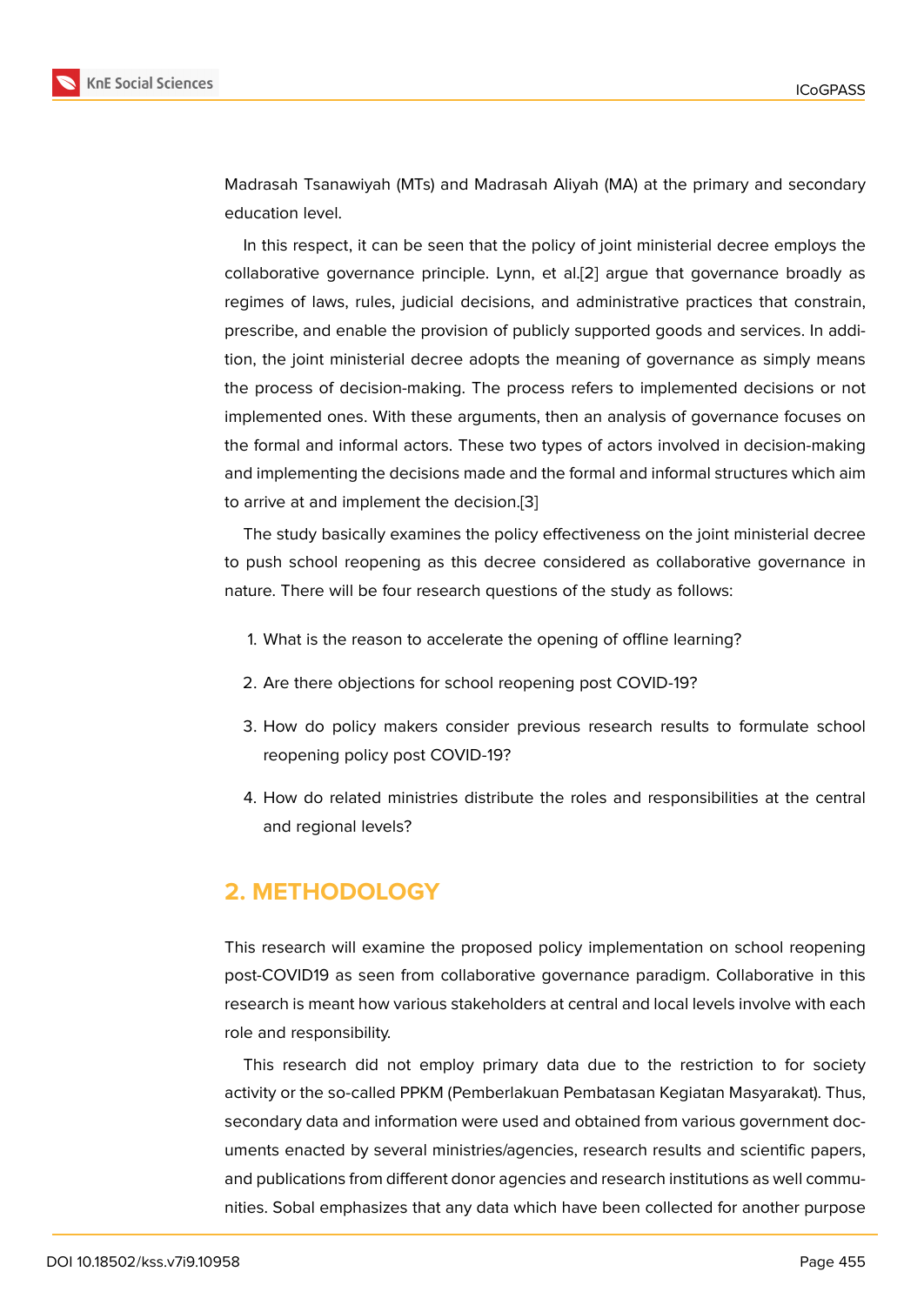and later reanalysed may be seen as secondary data (2, p.480). [4] Whereas Vartanian contends that secondary data onclude any data that are examined to answer a research question other than the question for which the data were initially collected.[5]

Research using secondary data has different purposes. Heat[on](#page-10-3) Janet argues that this research applies a new research problem – strictly researching with new research objectives that are different from previous research. [6] Whereas Fielding co[ns](#page-10-4)iders this research as utilize old data to come up with new ideas.[7] According to Hinds et al.[8] this can be used to "test" the results of research that has been carried out, in the form of testing untruth with correct evidence, testing the [t](#page-10-5)ruth with evidence of untruth, or exploring data from different perspectives, and "explori[ng](#page-10-6)" data is meant to "boggl[e"](#page-10-7) the data (in a neutral sense) or explore, dive into, sift through the data.

### **3. RESULTS AND DISCUSSION**

Government is one of the actors in governance, whereas other actors involved vary depending on the level of government. In rural areas, other actors may include influential land lords, associations of peasant farmers, cooperatives, NGOs, research institutes, religious leaders, finance institutions political parties, the military etc.

At the national level, media, lobbyists, international donors, multi-national corporations, may play a pivotal role in decision-making or in influencing the decision-making process. All actors other than government and the military are grouped together as civil society. At the national level, informal decision-making structures, such as "kitchen cabinets" or informal advisors may exist. The situation in urban area is much more complex, whereby organized crime syndicates such as the land Mafia may influence decision-making. In some rural areas, local powerful families may make or influence to decision-making. It is important to note that informal decision-making is often the result of corrupt practices or leads to corrupt practices.

In some countries, organized crime syndicates also influence decision-making, particularly in urban areas and at the national level. Similarly, formal government structures are viewed as another means by which decisions are arrived at and implemented.

### **3.1. Reasons for Accelerating School Reopening**

The need to reopen school post-COVID19 is assumed important and this could not be delayed. The delay will impact not only to students, but also parents, society and the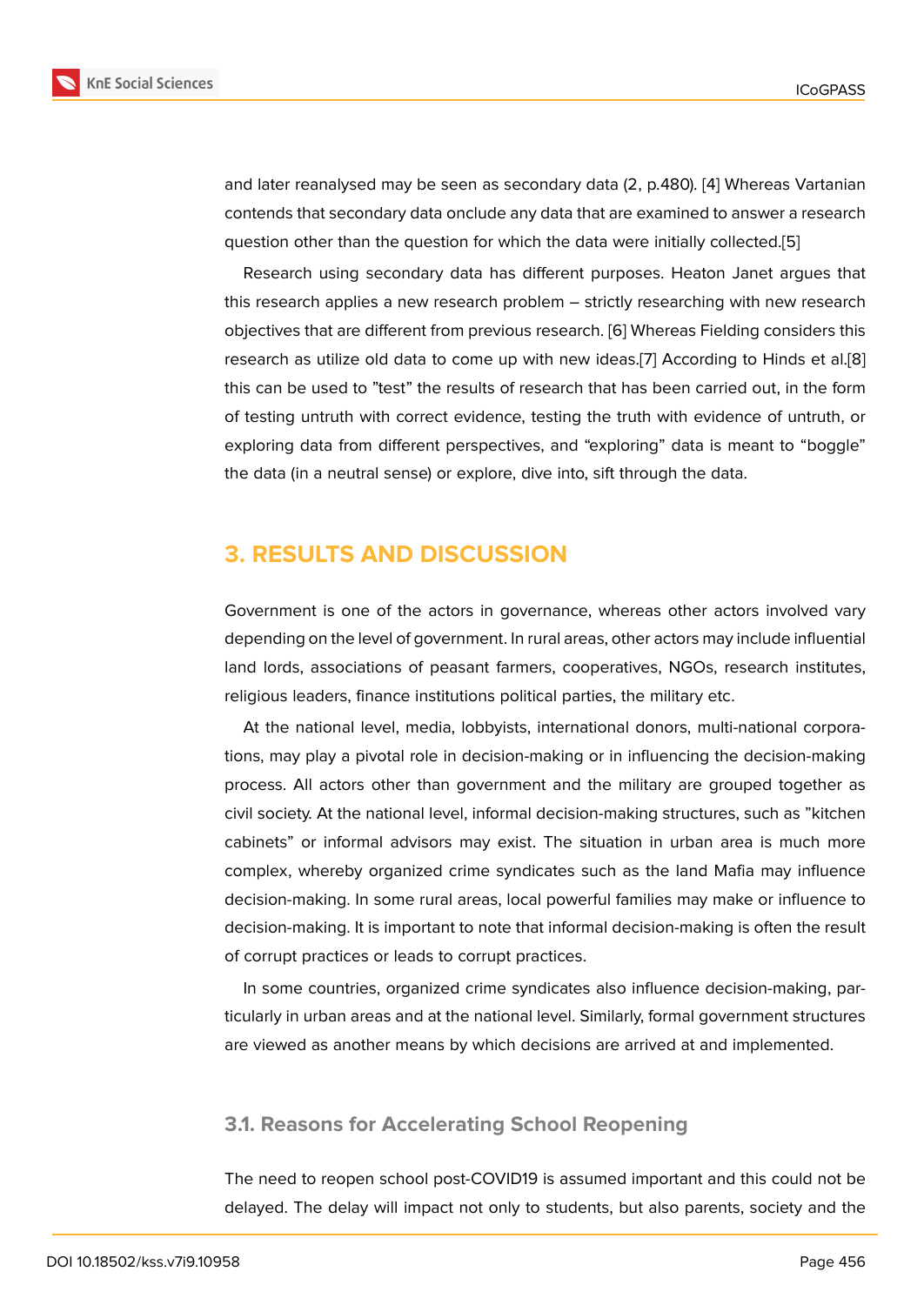government. As a policy, the opening of schools or face-to-face learning should be supported by a number of justifiable reasons.

United Nation International Children's Emergency Fund East Asia and Pacific Regional Office for example, released the results of two surveys on how student study from home during the COVID-19 pandemic period in 2020.[9] The survey was conducted in two periods, namely between 18-29 May 2020 and 5-8 June 2020. The survey was conducted through the U-Report channel, which consists of SMS, WhatsApp, and Facebook Messenger. The survey was followed by more [th](#page-10-8)an 4,000 student responses in 34 provinces. Students were asked how they were going through distance learning activities during the pandemic, and how they felt about the reopening of schools.

Many students expressed a desire to return to school. Two-thirds (66 percent) of students said they felt uncomfortable studying at home. Of these two-thirds, 87 percent said they wanted to return to school immediately. Uncomfortable due to the challenges faced, namely: (1) 38 percent said there was a lack of guidance from teachers; (2) 35 percent cited poor internet access; and (3) 62 percent need internet quota assistance if distance learning continues.

Another survey from the Indonesian Child Protection Commission or the so-called "Komisi Perlindungan Anak Indonesia (KPAI), indicates the findings that are almost the same as the UNICEF survey. This survey involved 1,700 student respondents, from high school to kindergarten levels in 20 provinces and 54 districts/cities. The survey used a multistage random sampling technique, conducted from April 13 to April 20, 2020. In general, the majority of students stated that there was no interaction between teachers during learning from home in the midst of the Covid-19 pandemic period. [10]

KPAI survey reveals that 79.9 percent of students admitted that there was no interaction at all except giving assignments and collecting assignments. Interestingly, 20.1 percent of respondents stated that there were interactions between s[tud](#page-10-9)ents and teachers. The interaction used short messages or messaging applications 87.2 percent, zoom meetings 20.2 percent, WhatsApp video calls 7.6 percent and telephone 5.2 percent. This survey revealed that 77.8 percent of assignments piled up because other teachers also gave assignments, 42.2 percent did not have an internet quota, 15.6 percent did not have the necessary equipment, and 37.1 percent had limited study time.

The need to school reopening has also been stated by the Minister of Communication and Information. The minister said that there are at least three main reasons to accelerate PTM. First, to avoid the threat of dropping out of school. Distance Learning or the socalled "Pembelajaran Jarak Jauh (PJJ)" which is not optimal makes children forced to work and not study, to help the family finances.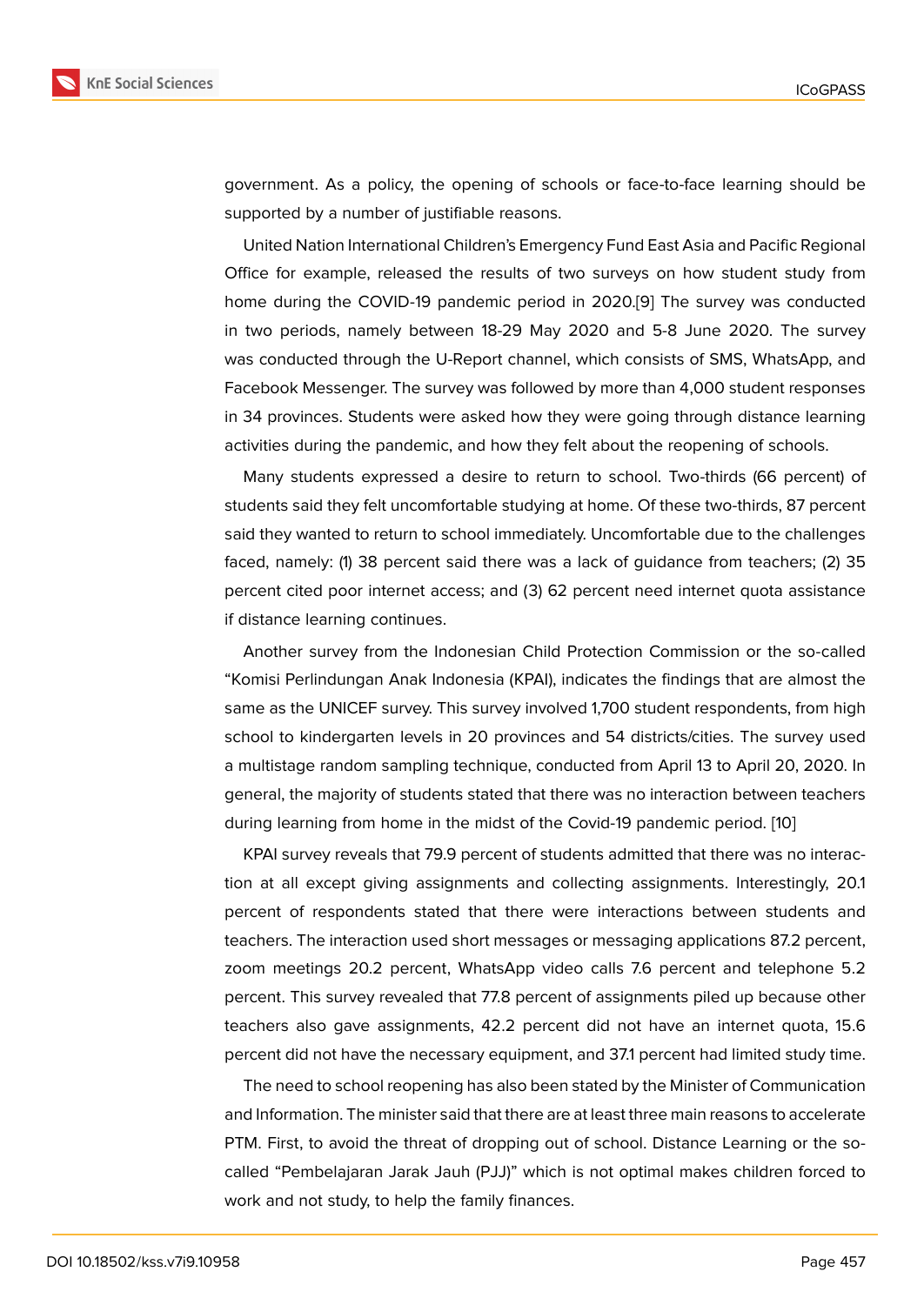

Second, to avoid a decrease in children's learning achievement. Classroom learning results in better academic achievement when it is compared to learning from home. Differences in access, quality of material obtained by students, facilities owned, can result in gaps in learning achievement, especially for children who have socio-economic limitations.

Third, there are psychosocial risks or individual conditions including psychological and social aspects of children. These risks include an increase in violence against children at home, the risk of early marriage, exploitation of children especially girls, and teenage pregnancy. Children can also experience feelings of depression, because they do not play and meet with their friends for a long time.

### **3.2. Community Objection**

The Government's decision to commence face-to-face learning (PTM), did not fully get community support. One of the objections in the form of a subpoena or "somasi" was stated by the Alliance for Child Education and Safety. Their subpoena contained six demands. They gave 14 (fourteen) days to fulfill the demands, before the school was allowed to reopen.

The first demand is that the positivity rate data in each region be opened transparently. Second, to accelerate vaccination and ensure that the vaccine quota is immediately fulfilled for all children aged 12-17 years in Indonesia. Third, it is obligatory for all schools so that students who have not received the vaccine to continue to study online.

Fourth, to conduct a field review of all schools related to compliance with the requirements for the implementation of face-to-face learning based on the recommendations of WHO and the Indonesian Pediatrician Association. Fifth, to stop face-to-face learning at schools that do not comply with the recommendations accumulatively. The sixth is to stop the entire series of face-to-face learning at all schools in Indonesia if there is one school that is confirmed to be a COVID-19 cluster.

A critical question is whether or not schools are kept closed until all students get vaccinated. If this is assumed as one of the options, the concern is how much longer it will take to reach the vaccination target? The fact shows that the group of children aged 12-17 years who are vaccinated has not reached 20% until early September 2021. If it is still forced to study from home, who will take the responsibility if the emergence of high stress levels for parents and children happens? Is there help provided for psychiatric problems, especially for children?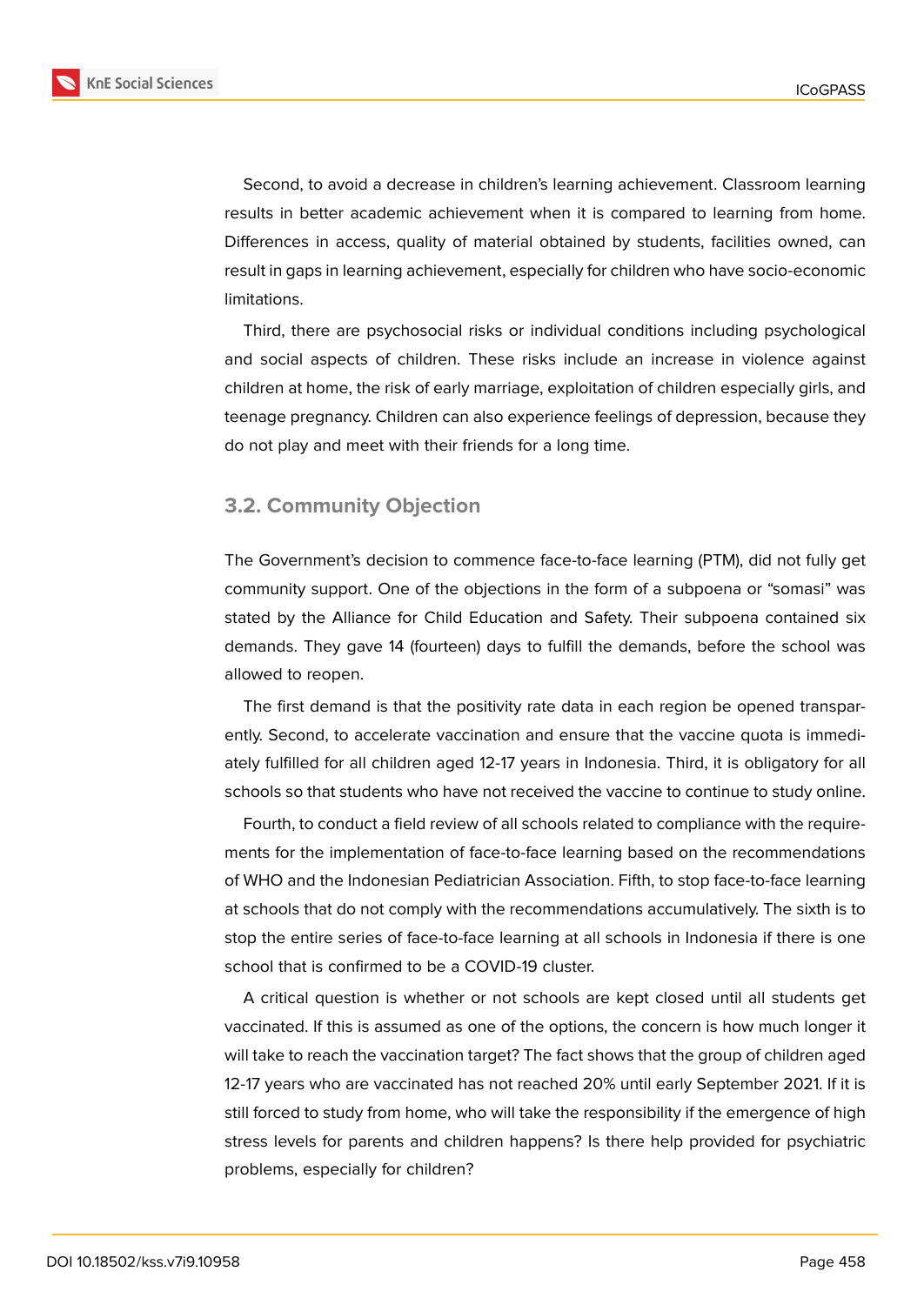#### **3.3. Previous Research**

A study conducted by UNICEF (2020) shows that children who cannot access schools directly will be left behind. The most marginalized children are the most affected. UNICEF's message to world leaders, is that every effort must be made to keep schools open or prioritize so that schools can reopen.

The latest publication from Puslitjak Kemendikbudristek"Learning Recovery-Time for Action, Policy Brief, August 2021", compares the development of numeracy literacy before and during the pandemic in grades 1 and 2 of elementary school. The impact of COVID is not uniform COVID has impacted year-to-year-progress. Concerning progress of literacy and numeracy before and during the pandemic in Garde 1 to Grade 2, there is a loss of 5-6 months of progress (for students with median scores) after 12 months of learning from home. [11]

This then contributes to a widening learning gap between what the curriculum sets for students to learn and actual student attainment. Not mastering what should be learned in one year will hav[e c](#page-10-10)ompounding effects on what can be learned in the following year. If not addressed the gap will continue to grow. This publication also reveals that COVID-19 having greater impact on some groups of students than others. Students from families with a lower socio-economic background are much more likely to not be enrolled at school or disengaged from the learning process.

Online learning during the COVID-19 pandemic period have negative impacts on students. Psychological impact on students includes (1) students experience boredom after the first two weeks of studying from home, (2) the anxiety of low-income parents since they had to buy quotas to participate in online learning, and (3) the emergence of distractions of emotional mood indicated by changes in mood due to many assignments considered ineffective by students. This impact comes from research conducted by Irawan in East Kalimantan. [12]

Another reference that should be taken into account is the publication of World Health Organization entitled "Considerations for school-related public health measures in the context of COVID-1[9:](#page-10-11) annex to considerations in adjusting public health and social measures in the context of COVID-19, published on September 14, 2020.[13] This publication shows that infections in children (under 18 years old) are generally mild. Children have a lower susceptibility to infection than adults, or in other words children are less likely to transmit the infection than adults.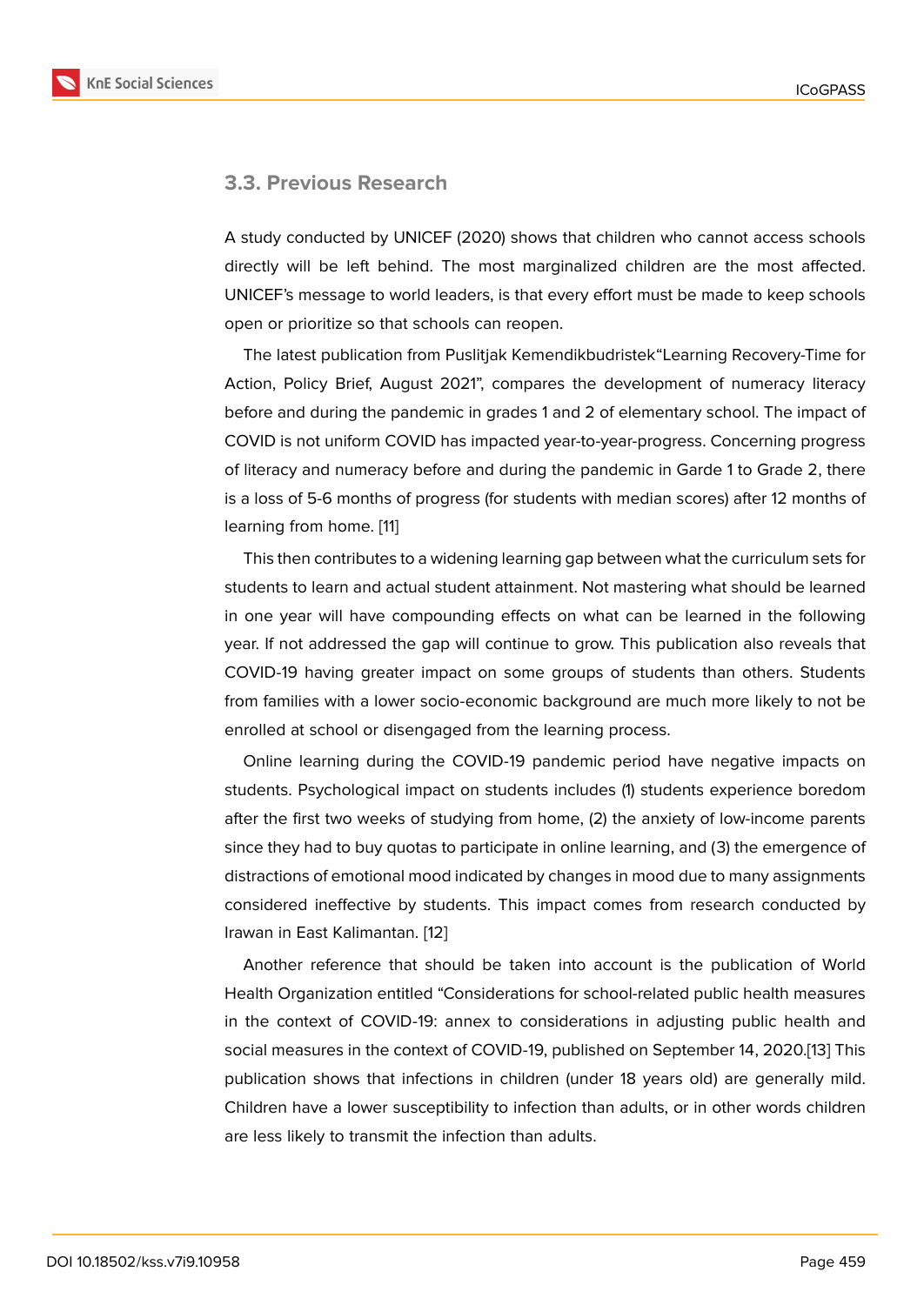#### **3.4. Collaborative Governance**

The local government's decision to start Pembelajaran Tatap Muka (PTM) was not due to coercion from the Central Government. In accordance with the joint Ministerial Decree, the authority is indeed given to the regional government together with the COVID-19 task force in each region to make decisions, as well as parents. The local government's decision was allegedly due to the desire to avoid "learning loss" and various complaints from parents accompanying their children at home. The local government's decision must have been based on the requirements to open a PTM, as stated in the joint Ministerial Decree which has been revised several times, since it was first launched on July 15, 2020.

First, the local government decides the PTM on the condition that it is not at once for all participants and levels. The local government of course gives permission to schools that have met all the requirements. The main thing is not to oblige. Second, the local government has prepared a mitigation process. This means, in the event of a confirmed case of COVID-19, the regional government together with the central government and the head of school are required to handle cases and can temporarily suspend face-toface learning in school.

Third, the local government regulates for children who do not want PTM because there is the right of parents/guardians to choose. This means that local governments and schools provide online learning for students whose parents do not allow them to attend school. Fourth, local governments have synchronized decisions by not only referring to the Join Decree of the 4 Ministers but also the Minister of Home Affairs (MOHA)'s policy concerned the Enforcement of Restrictions on Community Activities (PPKM). The policy has also been revised several times.

The issuance of the Joint Ministerial Decree is somehow in line with the concept of collaborative governance. According to Ansel & Gnash, collaborative governance has emerged to replace adversarial and managerial modes of policy making and implementation. Collaborative governance brings public and private stakeholders together to engage in consensus-oriented decision making. Ansel & Gnash define collaborative governance as a governing arrangement where one or more public agencies directly engage non-state stakeholders in a collective decision-making process. The process is formal, consensus-oriented, and deliberative aiming at making or implementing public policy or manage public programs or assets.[14]

Trends toward collaboration also arise from the growth of knowledge and institutional capacity. Knowledge becomes increasingly s[pec](#page-10-12)ialized and distributed and institutional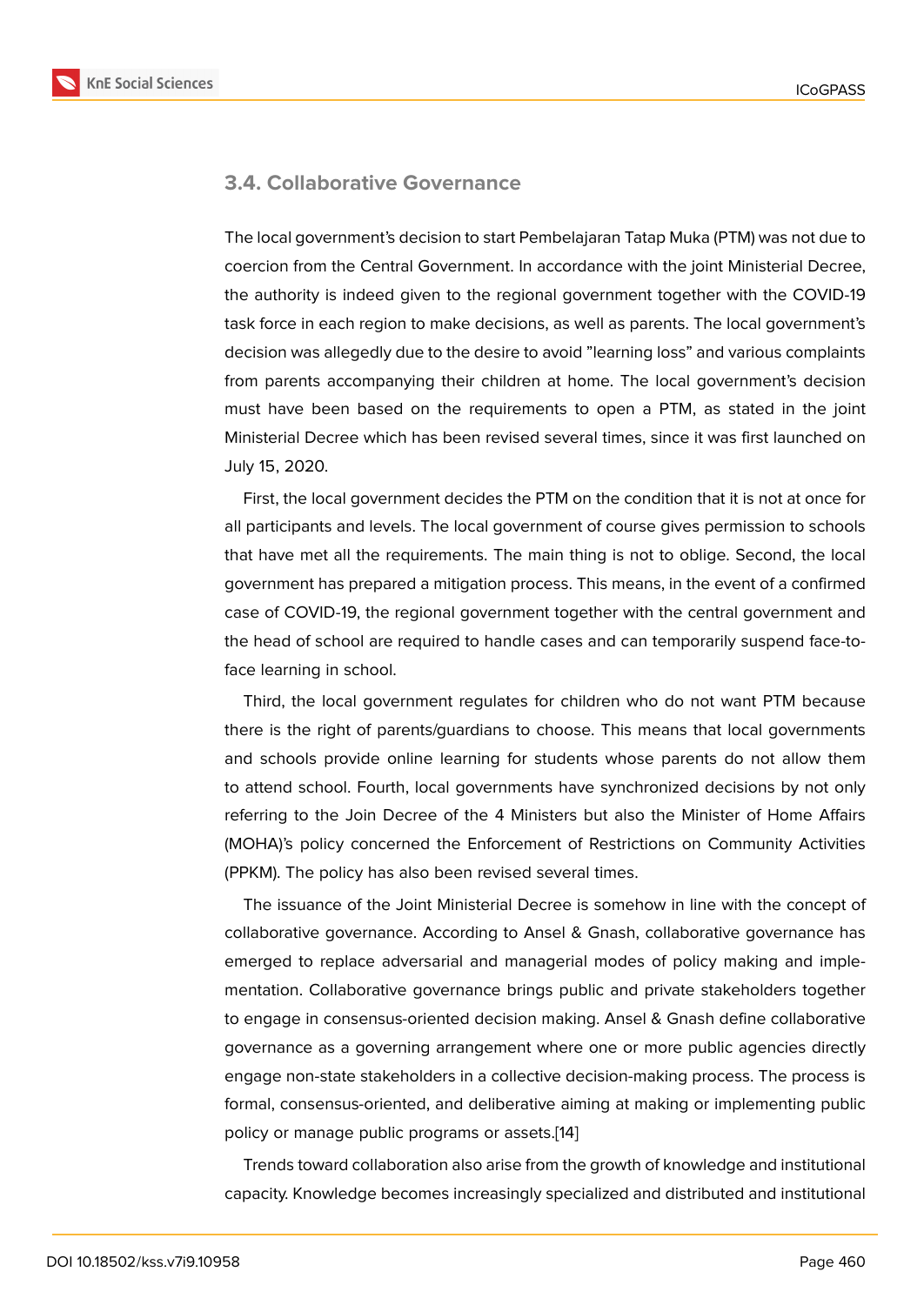infrastructures become more complex and interdependent. These then result in the increased demand for collaboration. Kramer & Gray points out the common metric for all these factors as the increasing turbulence faced by policy makers and managers.[15]

The decision-making made for policy on school reopening by the Indonesian government actually apply the concept of multiple decisions on school closures, remote learning and reopening. This is in line with the findings of a collaborative survey conduc[ted](#page-10-13) by the United Nations Educational, Scientific and Cultural Organization (UNESCO), the United Nations Children's Fund (UNICEF), the World Bank and the Organisation for Economic Co-operation and Development (OECD), focusing on education recovery in a number of countries amid the COVID-19 Pandemic.[16]

The survey asked countries to report how they made decisions at administrative level, using eight strategic policy measures during the pandemic. As found in the survey, the eight measures include: (1) school closures an[d re](#page-11-0)opening; (2) adjustments to the school calendar; (3) resources to continue learning during school closures; (4) additional support programs for students after school reopening; (5) working requirements for teachers; (6) compensation for teachers; (7) hygiene measures for school reopening; and (8) changes in funding to schools.

The survey reveals that decisions were mostly made centrally by involving the central government with some subnational entities. This trend was found in lower income countries, while some of the decisions were more devolved in higher income countries. In fact, most countries made decisions either exclusively at the central level or through coordination across different layers of administration. In 68 per cent of countries, decisions on school closure/reopening were made exclusively at the central level. In other 21 countries decisions were at multiple, including central levels.

Centrally decisions were found for school calendar adjustments (69 per cent), school funding changes (53 per cent) and school reopening hygiene measures (48 per cent). For teacher compensation, 58 per cent of the countries involved various decision levels. Decisions on additional support programmes for students and on teacher working requirements particularly in OECD countries, were more taken exclusively at the school level.

The government also employs various strategies in order for public to understand and perceive school reopening policy as a good will. One of strategies is inviting decision-makers from central and provincial as well district levels to discuss the plan and implication of school reopening policy. Another strategy is facilitation media campaign that include the use of public service ads (PSA) or "iklan layanan masyarakat", the making of short video, and the provision of infographic in social media.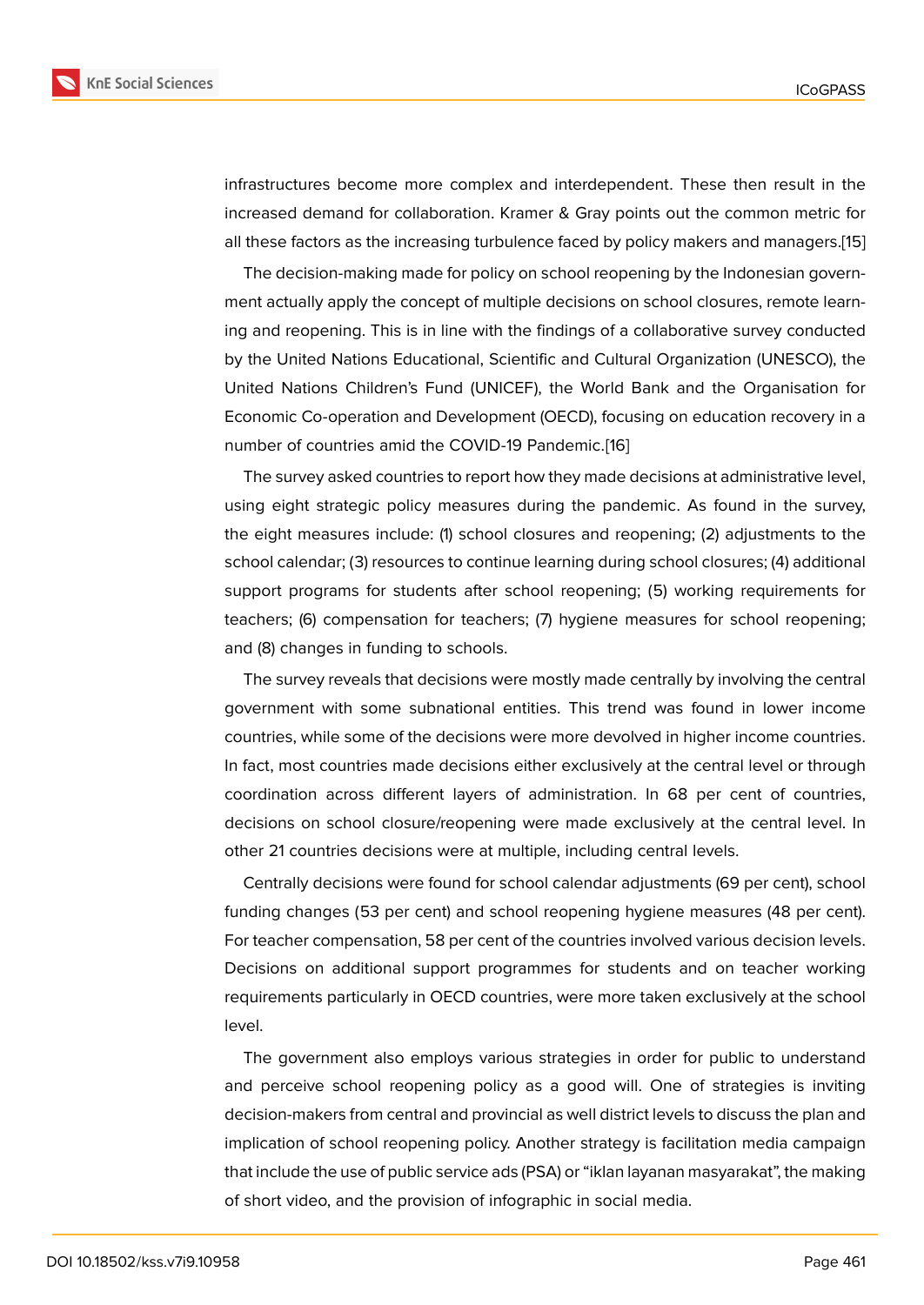

### **4. CONCLUSIONS**

It is obvious, the delay to hasten face-to-face learning will bring about serious impact. Firstly, more children will be trapped in domestic violence without being detected by the teacher. Secondly, an increased risk for early marriage, exploitation of children, especially girls, and teenage pregnancy, as well as the low quality of education. Thirdly, distance learning can lead to disparities in learning outcomes, especially for children from different socio-economic backgrounds, due to quality to access.

For school reopening post COVID-19, the joint decree of the four Ministers emphasizes two principles, namely keep healthy and safety. These principles assure that learning protects students, educators, education staff, families, and the community. The implementation of these two principles is also included in the obligations of the school. Each school is required to fill out a readiness checklist. The checklist includes, among others, the availability of sanitation and hygiene facilities; able to access health service facilities (puskesmas, clinics, hospitals, and others); and readiness to apply the mandatory area for cloth masks or see-through masks for students with hearing impairments. This readiness must be bound by mutual agreement between school and school committee.

The Joint Decree outlines what relevant parties must do at the central level, including the ministry in charge of education, culture, research and technology and the ministry responsible for religious schools; as well as the roles and responsibilities of stakeholders at the provincial, district and city level. It is important to note that parents have the right to decide whether their children go to school or continue to study from home. This implies that the concept of collaborative governance has been in place and taken into actions by the government at different levels of decision-making.

## **5. ACKNOWLEDGMENT**

The author is to thank Mr Mohammad Heikal, the special staff to the Minister of Education, Culture, Research and Technology (Staf Khusus Mendikbudristek) who had supported the author in preparing this paper. He had a helpful discussion to analyse the content as it should be synchronized with the policy of Ministry of Education, Culture, Research and Technology.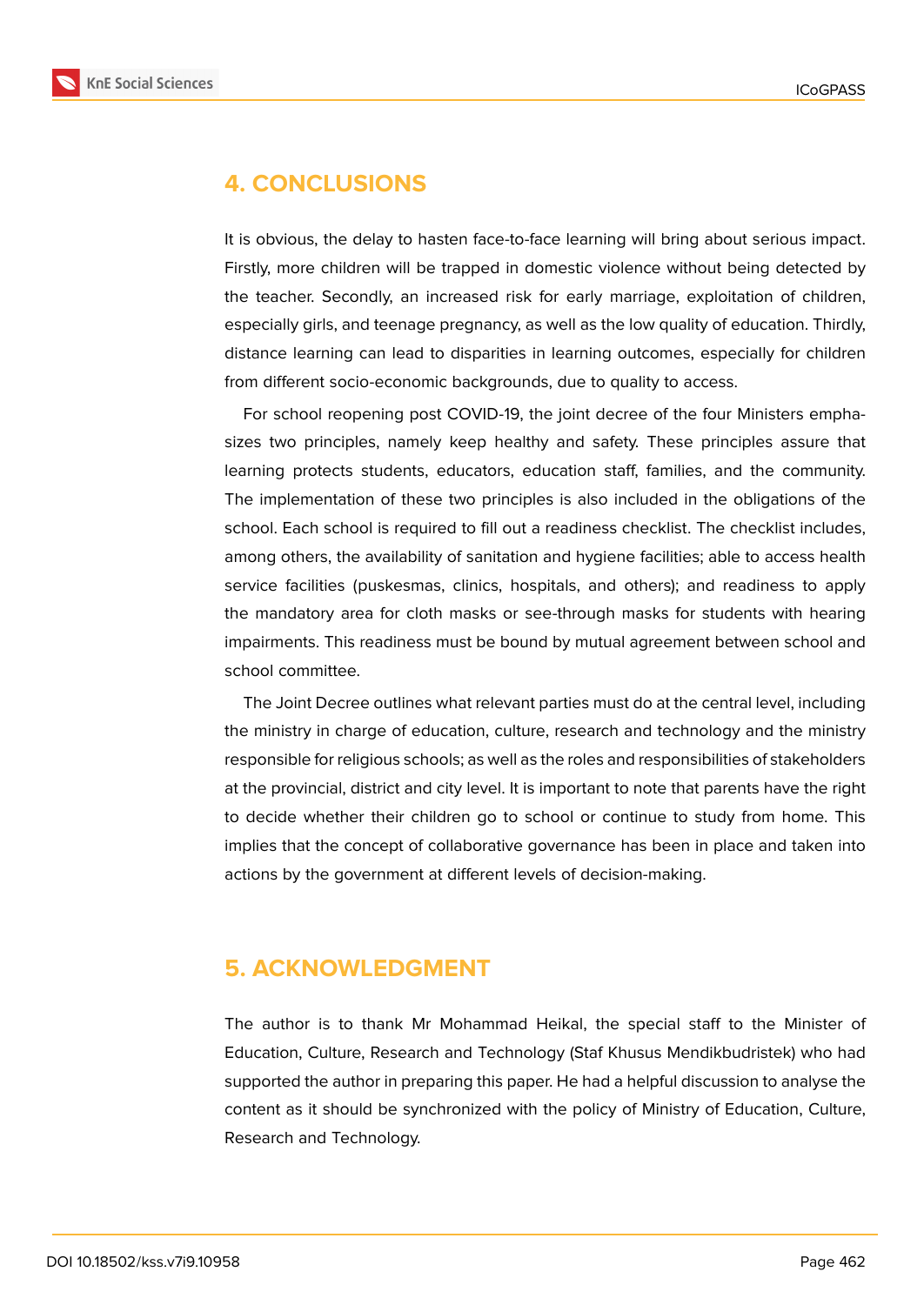

### **References**

- <span id="page-10-0"></span>[1] U-Report Indonesia. Opinions: Rencana kembali ke sekolah di masa COVID-19. Jakarta: UNICEF; 2020 Jun.
- <span id="page-10-1"></span>[2] Laurence EL, Hill CJ, Heinrich CJ. Improving governance: A new logic for empirical research. Washington, D.C: Georgetown University Press; 2001.
- <span id="page-10-2"></span>[3] Smith BC. Good governance and development. New York: Palgrave MacMillan; 2007 Aug 21.
- <span id="page-10-3"></span>[4] Sobal J. Teaching with Secondary Data. Teaching Sociology. 1981 Jan;8(2):149-170.
- <span id="page-10-4"></span>[5] Vartanian TP. Secondary Data Analysis. New York: Oxford University Press; 2010.
- <span id="page-10-5"></span>[6] Heaton Janet. Reworking Qualitative Data. Vol. 1, Nurse Researcher. 2004. https://doi.org/10.7748/nr.12.4.91.s8
- <span id="page-10-6"></span>[7] Fielding \* M. Transformative approaches to student voice: theoretical underpinnings, recalcitrant realities. British Educational Research Journal. 2004 Apr;30(2):295–311. https://doi.org/10.1080/0141192042000195236
- <span id="page-10-7"></span>[8] Hinds PS, Vogel RJ, Clarke-Steffen L. The Possibilities and Pitfalls of Doing a Secondary Analysis of a Qualitative Data Set. Qualitative Health Research. 1997 Aug 1;7(3):408–24. https://doi.org/10.1177/104973239700700306
- <span id="page-10-8"></span>[9] UNICEF. UNICEF education COVID-19 response update. Jakarta: UNICEF; 2020 Oct.
- <span id="page-10-9"></span>[10] KPAI R.N. Survei pelaksanaan pembelajaran jarak jauh (PJJ) dan sistem penilaian jarak jauh berbasis pengaduan KPAI. Jakarta: KPAI; 2021 Feb
- <span id="page-10-10"></span>[11] Puslitjak Kemendikbudristek. Learning recovery-time for action, Policy Brief. Jakarta: INOVASI. 2021 Aug;
- <span id="page-10-11"></span>[12] Irawan AW, Dwisona D, Lestari M. Psychological Impacts of Students on Online Learning During the Pandemic COVID-19. KONSELI : Jurnal Bimbingan dan Konseling (E-Journal). 2020 May 31;7(1):53–60. https://doi.org/10.24042/kons.v7i1.6389
- [13] World Health Organization. Considerations for school-related public health measures in the context of COVID-19: annex to considerations in adjusting public health and social measures in the context of COVID-19. Geneva: WHO; 2020 Sep 14.
- <span id="page-10-12"></span>[14] Ansell C, Gash A. Collaborative Governance in Theory and Practice. Journal of Public Administration Research and Theory. 2007 Oct 17;18(4):543–71. https://doi.org/10.1093/jopart/mum032
- <span id="page-10-13"></span>[15] Kramer R, Gray B. Collaborating: Finding Common Ground for Multiparty Problems. The Academy of Management Review. 1990 Jul;15(3):545. https://doi.org/10.2307/258026